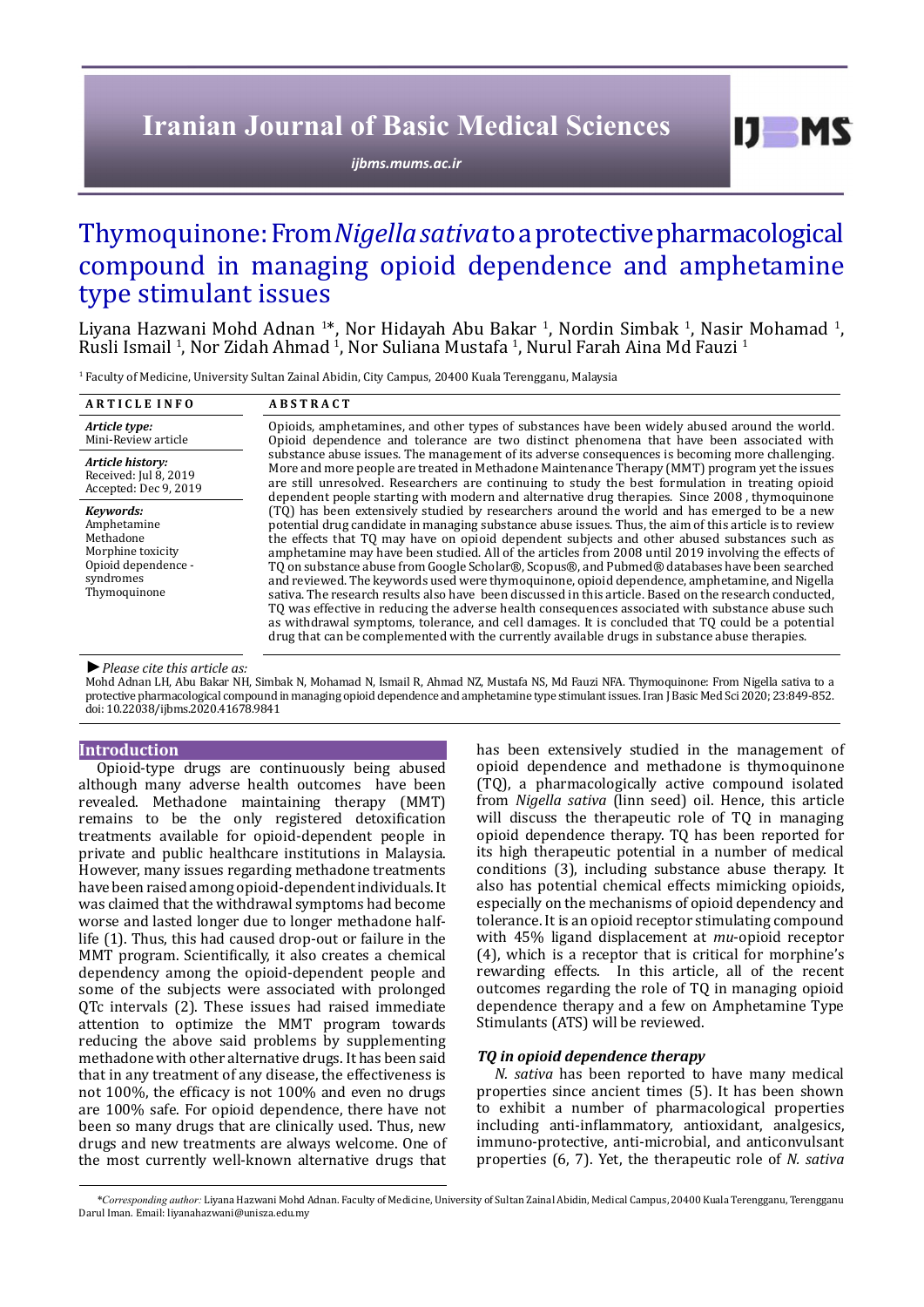in opioid dependence therapy had not been revealed until 2008. *N. sativa* was first introduced in opioid dependence therapy in 2008 by Sangi *et al*. For centuries, opioid dependence had been a major social and psychiatric problem worldwide. However, it was realized that there were no non-opioid treatments available for opioid dependent people although there were so many herbs and plants that had been used for healing purposes. Since then, Sangi *et al.* have carried out new and novel research to investigate the effects of *N. sativa* in reducing opioid withdrawal syndromes among 35 known opioid addicts. In his study, *N. sativa*  500 mg was administered three times daily and it was shown that *N. sativa* 500 mg had reduced the subjective opioid withdrawal symptoms from pre-treatment day-3 scoring rate of 63.2±13.57 to 14.56±8.13 at day 12. Similarly, the objective opioid withdrawal signs were also reduced from pre-treatment day-3 scoring rate of 25.52±3.08 to 7.72±2.35 at day 12. Based on the results, they concluded that non-opioid drug *N. sativa* is effective in long term treatment of opioid dependence (8).

Since then, the effects of *N. sativa* in opioid dependence therapy became extensively studied. Five years after the study from Sangi *et al.*, researchers began to introduce the effects of a pharmacologically active compound from *N. sativa* seed's oil such as TQ in opioid dependence therapy. TQ had been vastly studied in numerous medical conditions and found to be effective in treating chronic illnesses such as breast cancer cells (9), depressions, seizures, and many more (10, 11). However, the effects of TQ in opioid tolerance and dependence are inadequate. Thus, a group of research led by Abdel-Zaher investigated the role of TQ in morphine-induced tolerance and dependence in mice by focusing on the brain oxidative stress and inducible nitric oxide synthase expression. They found that coadministration of TQ along with morphine significantly inhibited morphine-induced progressive increase in brain malondialdehyde (MDA) level and nitric oxide (NO) production as well as progressive decrease in brain intracellular reduced glutathione (GSH) level and glutathione peroxidase (GSH-Px) activity. The results from their study contributed to important knowledge in the literature of opioid addiction research showing that TQ significantly inhibits morphine-induced oxidative stress, NO overproduction, and increase in braininducible NO synthase expression, hence attenuating the development of morphine tolerance and dependence in mice (12).

Following the research, in 2014, there was a review on the phytotherapy of opioid dependence and withdrawal syndromes by Tabatabai and team. *N. sativa* had been grouped into the Ranunculaceae plant family. According to the article, among all 35 plant species that had been studied in opioid dependence subjects, plants from Ranunculaceae are among the most effective therapies other than Lamiaceae and Apiaceae plant families (13), showing another evidence for the effectiveness of *N. sativa* in reducing opioid dependence issues.

Methadone Maintenance Therapy (MMT) is widely used in treating opioid withdrawal syndromes but with limited efficacy. Several issues have been addressed regarding patients on long-term MMT, including poor retention rates (14), worsened withdrawal syndromes

due to longer methadone half-life, prolonged QTc interval, and the development of chemical dependency (15, 16). Realizing the extensive attention given to *N. sativa* and its active compound, TQ, in opioid withdrawal studies, TQ has been suggested to be used as a new potential supplement for MMT towards optimizing the output of the MMT program. The basis of this suggestion is believed to be mediated by calcium channel that is in line with the properties of TQ as calcium channel blocker. It was believed that calcium channel blocker had been responsible for attenuating the effects of morphine withdrawal as shown by standard calcium channel blocker drugs such as verapamil and felodipine, which effectively reduce opioid withdrawal syndromes (17).

More studies have been conducted regarding the role of TQ. Recently, a study on the investigation of the effects of TQ in attenuating morphine-induced tolerance and dependence in mice was further being carried out by Hosseinzadeh *et al*. In their research, from 10mg/kg to a maximum of 40 mg/kg TQ injected to the mice, they found that TQ significantly attenuated the withdrawal signs of morphine dependent mice in a dose-dependent manner with dose of 40 mg/kg significantly greater than 20 mg/kg. Interestingly, the effects of 40 mg/kg of TQ were comparable to that of diazepam. The results of this study proved the potential of TQ in preventing the development of morphine-induced tolerance and dependence (18).

Moreover, the results from the study were further strengthened by the effects of TQ at molecular and cellular levels. At molecular levels, the first attempt was done by a group of researchers to investigate the effects of TQ in opioid dependence by using RNA sequencing technologies with the advent of Next Generation Sequencing (NGS) technology. Interestingly, they found that TQ up-regulated several key genes in the morphine addiction pathway, which comprises phosphodiesterase 1 A (PDE1A) genes, gamma-aminobutyric acid type A receptor theta subunit (GABRQ), and G protein subunit beta 3 (GNG3) genes in which these genes were downregulated by chronic morphine (19).

At cellular levels, TQ was significantly proven to attenuate the morphine-induced cyclic Adenosine Monophosphate (cAMP) overshoot via a study on morphine withdrawal using opioid receptor-expressing cell line U87 glioblastoma cells. The effect could be seen after the cells were co-treated with morphine and TQ (17). At cellular levels, opioid withdrawal is defined as a high overshoot of cAMP levels far above the control values and this phenomenon (an adaptation in cAMP pathways) showed that opioid tolerance and dependence could be studied at the single-cell level (20).

TQ also has many therapeutic properties including anti-inflammatory, antioxidant and immunomodulatory effects. Continuous exposure to morphine has long been associated with apoptotic and oxidative damage to the cells. Surprisingly, co-treatment of TQ with morphine was shown to decrease NO, and total antioxidant capacity (TAC) levels had increased significantly. Interestingly, TQ (9 and 18 mg/kg) plus morphine also caused a significant decrease in mRNA expressions of the genes involved in the apoptotic pathway, which are p53 and Bax if compared with the morphine-treated group,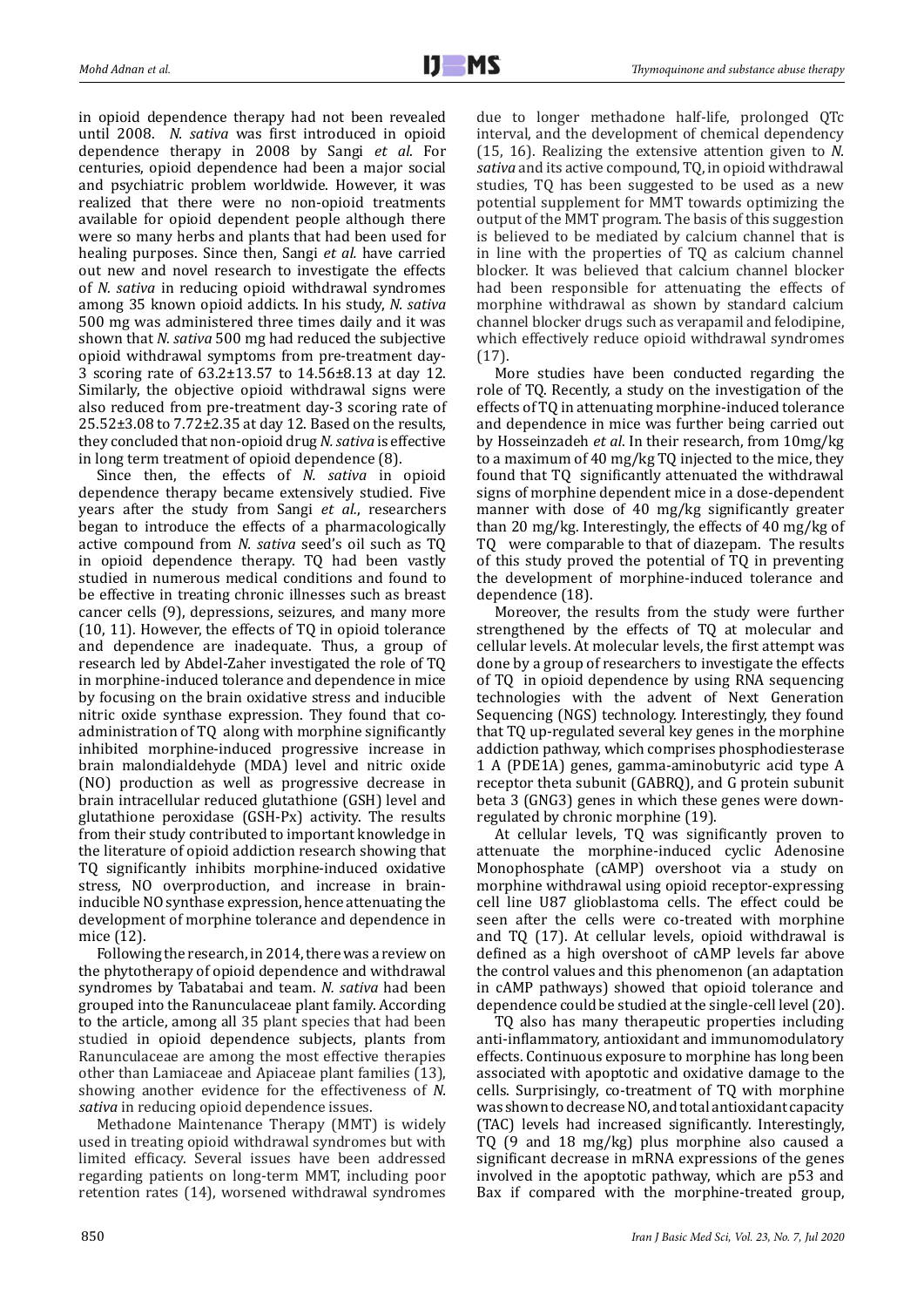| <b>Table 1.</b> Data summary of Nigella sativa and thymoquinone in opioid dependence and ATS issues |  |  |
|-----------------------------------------------------------------------------------------------------|--|--|
|-----------------------------------------------------------------------------------------------------|--|--|

| Year | Data summary of N. sativa and thymoquinone                                                                                                                      | Ref. |
|------|-----------------------------------------------------------------------------------------------------------------------------------------------------------------|------|
| 2008 | N. sativa 500 mg reduced the subjective opioid withdrawal symptoms from $63.2 \pm 13.57$ to $14.56 \pm 8.13$ . Similarly, the objective                         | 8    |
|      | opioid withdrawal signs were also reduced from the scoring rate of $25.52 \pm 3.08$ to $7.72 \pm 2.35$                                                          |      |
| 2013 | Co-administration of thymoquinone along with morphine significantly inhibited morphine-induced progressive increase in brain                                    | 12   |
|      | MDA level and NO production as well as progressive decrease in brain GSH level and GSH-Px activity                                                              |      |
| 2014 | Plants from the Ranunculaceae family constitute the most effective therapy other than Lamiaceae and Apiaceae plant families in                                  | 13   |
|      | opioid dependent subjects                                                                                                                                       |      |
| 2016 | Thymoquinone (10 mg/kg- 40 mg/kg) significantly attenuated the withdrawal signs of morphine dependent mice in a dose-                                           | 18   |
|      | dependent manner with a dose of 40 $mg/kg$ significantly greater than 20 $mg/kg$                                                                                |      |
| 2017 | Thymoquinone up-regulated several key genes in the morphine addiction pathway, which are PDE1A, GABRQ, and GNG3 genes                                           | 19   |
| 2017 | The co-treatment of TQ $(4.5 \text{ mg/kg}, 9 \text{ mg/kg}, \text{and } 18 \text{ mg/kg})$ with morphine intraperitoneally in mice significantly decreased the | 23   |
|      | blood urea nitrogen, serum creatinine, and serum nitric oxide levels from mice kidney                                                                           |      |
| 2018 | TO was significantly proven to attenuate the morphine-induced cAMP overshoot via a study on morphine withdrawal in U87                                          | 20   |
|      | glioblastoma cell lines                                                                                                                                         |      |
| 2018 | TQ (9 and 18 mg/kg) plus morphine decreased p53 and Bax mRNA expressions                                                                                        | 22   |
| 2018 | MDMA-TQ treated group had a significant increase in 5-HT level as compared with the MDMA group                                                                  | 29   |
|      |                                                                                                                                                                 |      |

suggesting another protective role of TQ in managing opioid dependence issues (21). The protective role of TQ towards preventing morphine-induced injuries to mice kidneys were also noted. The co-treatment of various doses of TQ (4.5 mg/kg, 9 mg/kg, and 18 mg/ kg) with morphine intraperitoneally in mice was shown to significantly decreased the blood urea nitrogen, serum creatinine, and serum NO levels compared with the morphine group. Moreover, the weight of the kidney, the number and the mean diameter of the glomeruli that were reduced in morphine-treated groups were also significantly enhanced by TQ (22).

### *TQ in managing amphetamine type stimulant*

The beneficial role of TQ was not only limited to opioid dependence therapy but was extended to the other types of misused substances such as Amphetamine Type Stimulant (ATS). Researchers continue to reveal its potential effects on amphetamine and proposed TQ as a better candidate in managing amphetamine issues due to its interaction with neurotransmitter dopamine (23). It is widely known that amphetamine drugs induce neurotoxicity by causing a dysfunction in several mechanisms, predominantly on dopamine system (24), yet there is still no specific drugs available for amphetamine abusers to reduce their withdrawal symptoms and addiction like methadone that is prescribed for opioid dependent individuals (25–28).

Another type of illicit drug under the ATS group<br>3,4-methylenedioxymethamphetamine (MDMA;  $is$  3,4-methylenedioxymethamphetamine "ecstasy"). Recently, the protective role of TQ in the management of MDMA toxicity has been elucidated. The long-term effect of MDMA includes depletion of extracellular serotonin or 5-hydroxytryptamine (5-HT). However, the recent study demonstrated a significant increase in 5-HT levels in the MDMA-TQ group as compared with the MDMA group. Moreover, the MDMA-TQ group also showed a higher percentage of weight gain as compared to the MDMA group. The outcomes from this study then suggested that the long-term MDMA induced 5-HT depletion in rat cerebrospinal fluid could be prevented by TQ (29).

## **Conclusion**

In summary, all of the available data and resources regarding the therapeutic effects of TQ and *N. sativa* in opioid dependence and MDMA issues have been summarised in Table 1.

Most of the recent data regarding the role of TQ in opioid dependence therapy and ATS demonstrated the effectiveness of TQ in reducing opioid dependence and ATS adverse health consequences. It is urged to do more research regarding the effects of TQ in opioid dependence and ATS issues to include more information in the literature, as the data available are still scarce. Furthermore, the supplementation of TQ in substance abuse therapy also has been suggested for better outcomes in managing substance abuse detoxification treatments and hence contributing to healthy citizens and peaceful communities.

#### **Acknowledgment**

The publication of this article is supported by UniSZA University Funding, Research Management, Innovation, and Commercialization center (RMIC).

#### **Conflicts of Interest**

The authors declare that there are no conflicts of interest.

#### **References**

1. Stotts AL, Dodrill CL, Kosten TR. Opioid dependence treatment: options in pharmacotherapy. Expert Opin Pharmacother 2009; 10:1727-1740.

2. Maremmani I, Pacini M, Cesaroni C, Lovrecic M, Perugi G, Tagliamonte A. QTc interval prolongation in patients on longterm methadone maintenance therapy. Eur Addict Res 2004; 11:44-49.

3. Ghayur MN, Gilani AH, Janssen LJ. Intestinal, airway, and cardiovascular relaxant activities of thymoquinone. Evid Based Complement Alternat Med 2012; 2012:1-13.

4. Nutten S, Philippe D, Mercenier A, Duncker. Opioid receptors stimulating compounds (thymoquinone, *nigella sativa*) and food allergy: United states patent application no. 13/321,060.

5. Ahmad NZ, Mat KC, Mohamad N, Husain RB, Bakar NH, Zakaria NH, *et al*. A review on opioid dependence, mechanism